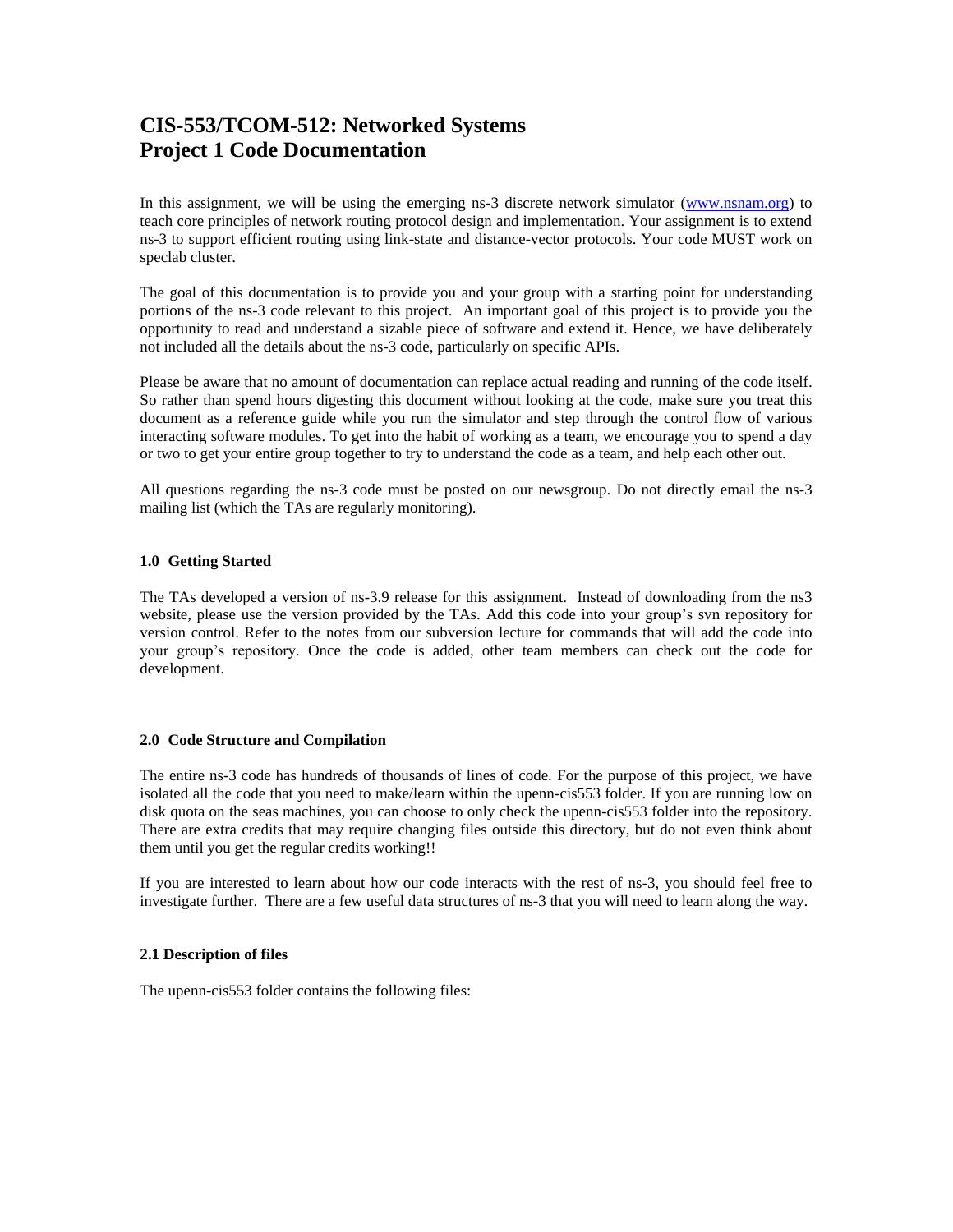

One of the important things to learn from this project is learning how to read and understand APIs within the code, before filling in the actual implementation. We will not provide details of APIs here. Understanding these APIs is part of your project. To help you understand each function, we have added some comments (function headers).

The files you have to modify are:

- **ns3proj1/upenn-cis553/ls-routing-protocol/ls-routing-protocol.cc:** This file contains all the event handles that you need to implement for handling incoming/outgoing route messages.
	- o For each incoming message, you have to implement the logic to handle the message, update local routing tables, and send out outgoing messages.
	- o Periodic/triggered link-state updates should be transmitted and handed within this class.
	- o Once the routing table is computed, handles for forwarding messages should be implemented here, i.e. given an incoming message, forward the message along the computed next hop to the destination.
- **ns3proj1/upenn-cis553/ls-routing-protocol/ls-message.cc.** This file implements all the packet formats used in the above file. To implement your link-state protocol, feel free to extend this file to add new packet formats, for instance, "hello" packets for neighbor discovery, and "lsa" for link-state advertisements.

Distance-vector has a similar set of files in the dv-routing-protocol directory. The functionality of route computation and forwarding has to be implemented as well. We omit discussing this directory since it is similar to that of link-state.

The test application that we provide: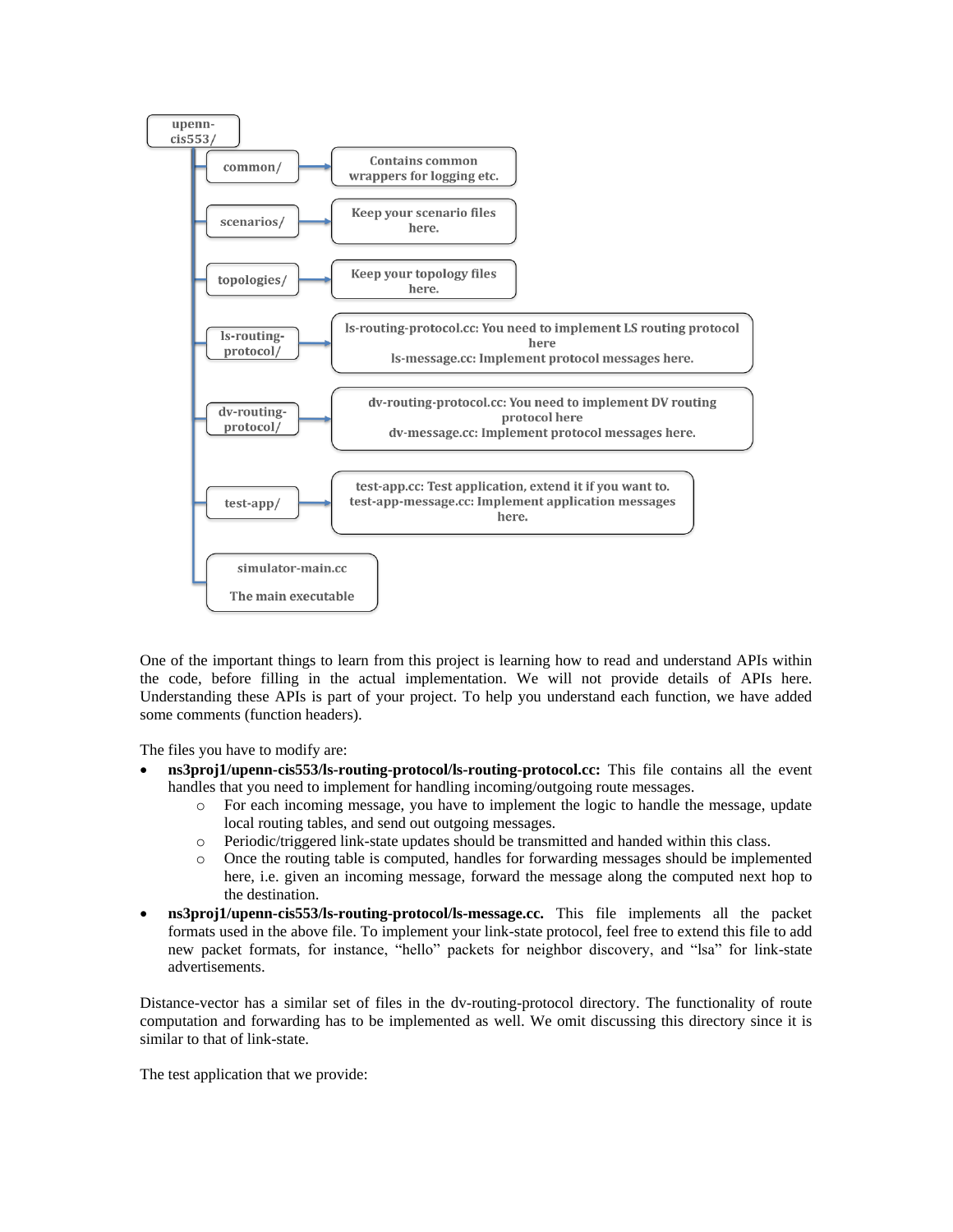**ns3proj1/upenn-cis553/test-app/test-app.cc:** This is an example application that we have provided to test your link-state or distance vector implementation. This application periodically generates a small packet to be transmitted from any source to any destination nodes. Feel free to modify test-app.cc to include your tests. Note that our actual tests during the demonstration may be more stringent than our test-app.cc, which is mostly a sanity check for your implementation. While debugging your code, it is advisable to modify our test-app.cc to do something simpler, for instance, sending just one message from a fixed source to destination.

The inputs to your implementation include:

- **ns3proj1/upenn-cis553/topologies:** see section 4 on description of input topology. This is essentially the input network to the ns-3 simulation.
- **ns3proj1/upenn-cis553/scenarios:** see section 5 on description of the scenario file. This is a stepby-step scenario file that you can customize to start/stop a network, bring up/down links, output network state, etc.

Main simulation code:

 **ns3proj1/upenn-cis553/simulator-main.cc:** This contains the main driver program for your simulation. It takes as input the topology and scenario file, and executes the scenario. In the process, commands from the scenario file are sent to ls-routing-protocol.cc and dv-routingprotocol.cc, for instance, to generate a table dump, etc. Basically, our simulator-main handles basic commands related to link/node topology changes, and redirect routing-related commands to other modules. For instance, routing related commands are sent to ls-routing-protocol.cc and dvrouting-protocol.cc, while test-case specific commands are sent to test-app.cc. This file also generates optional outputs traces for animation. **DO NOT MODIFY simulator-main.cc.**

## **2.2 Compilation**

To compile the code, run "./waf" from the main ns3proj1 directory. Refer to the TA's first lecture on ns-3 for details. Make sure you set up LD\_LIBRARY\_PATH correctly.

You should feel free to add new helper source files, for instance, creating your own classes for route entries, neighbor entries, etc. Whenever you add a new file, you need to modify the wscript file within the subdirectory where your new file resides. Failure to do this means that the new file may be excluded from the build. For faster compilation, use "./waf –j 4" to enable parallel compilation on speclabs. Please do not be greedy and increase 4 to a larger number, since that will slow down the speclabs machines and may not speed up your compilation by much!

## **2.3. Running and interacting with the simulator**

Now that you have successfully compiled your code, you can run the simulator as follows:

./build/debug/upenn-cis553/simulator-main --inet-topo=<topology-file> --scenario=<scenario-file> - routing=<LS/DV/ANY/NS3> --anim-file=<animation-dump>

The compiled binaries are located in the build directory. Go to the main ns-3 directory, and run the command above. To understand the commands above, run "./build/debug/upenn-cis553/simulator-main --help"

The anim-file flag is optional, so feel free to leave it out. The animation software [\(http://www.nsnam.org/wiki/index.php/NetAnim\)](http://www.nsnam.org/wiki/index.php/NetAnim) cannot run on speclabs without installing extra libraries. However, it is a useful debugging tool at your disposal, and you are free to compile and run the animation software on your own linux desktop where you can compile the animation code yourself. Since we have made the anim-file flag optional, you should omit this flag if you do not intend to use the animation software. If you are using this flag, do note that the file may grow quickly as your simulation runs.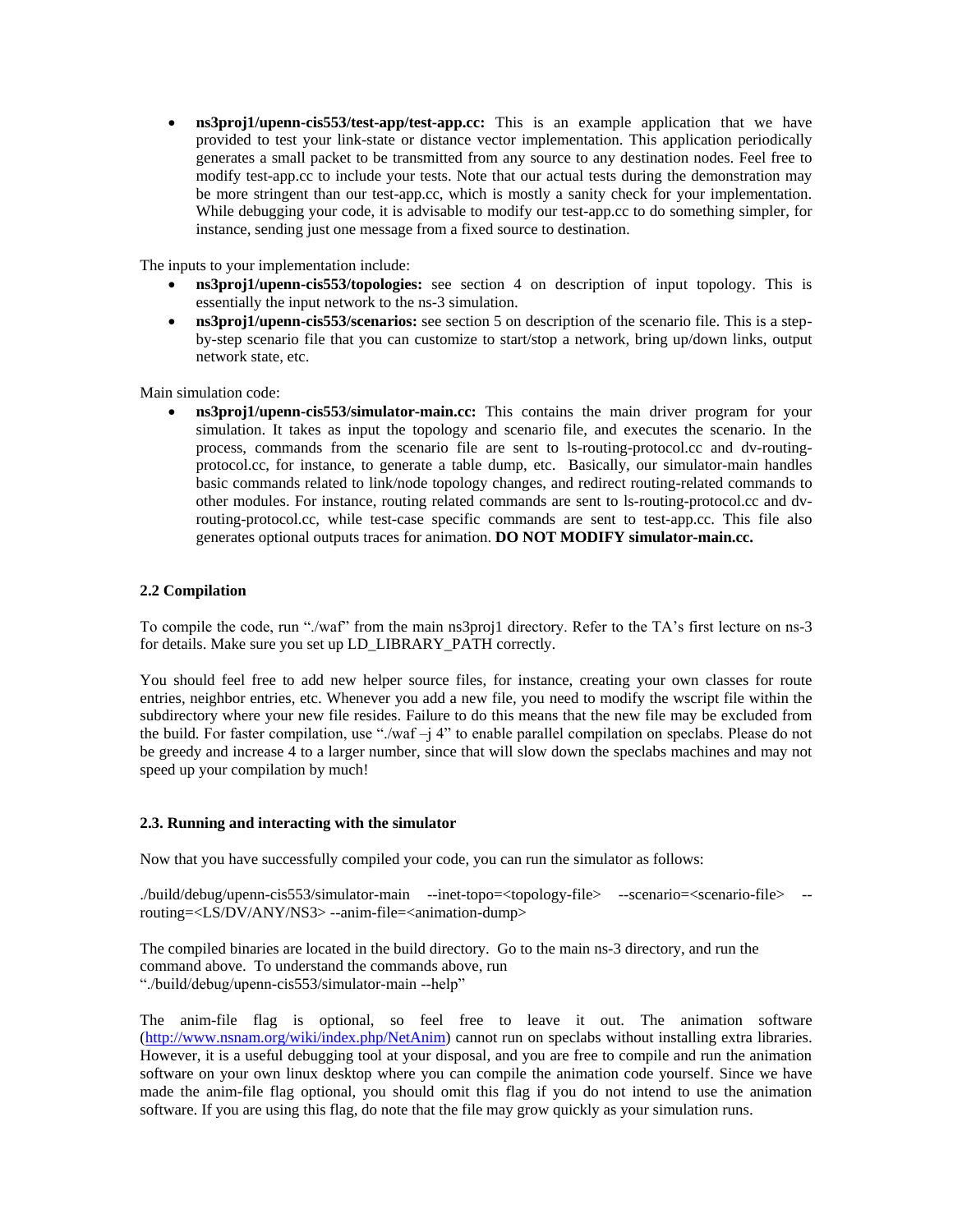## **3.0 Overall Architecture**

For most part, you do not need to read any additional files beyond those in ns3proj1/upenn-cis553. However for debugging purposes, it is important to understand the interactions of your code with other parts of ns-3. We provide a high-level overview here.



The figure above shows layers 2-5 from the perspective of a single ns-3 node. At the link layer, each node has multiple IP addresses and interfaces/device (See Section 4 for details). At the IP stack (layer 3), IP packets are forwarded as follows:

- routeInput() receives a message from one of the devices. Your implementation has to determine the next hop to be taken for this message and forward the message to the appropriate device or the local host (if the destination is itself).
- routeOutput() takes messages that originated from the local node, and then performs a similar next-hop forwarding or to the local host (if the destination is itself).

To understand how routeInput() and routeOutput() used, consult the OLSR code in src/routing/olsr. You do not need to implement multicast for this project.

Note that all control messages used in link-state and distance-vector are sent via UDP protocol in layer 5 to immediate neighbors. This is *counter-intuitive at first*, since these protocols are implemented in layer 3, while UDP is a layer 4 service. However, this is a common practice to utilize the UDP protocol to bootstrap the protocol itself, where UDP is initially used for communicating with direct neighbors within the same subnet for exchanging control messages. However, once your routing protocol works, you should be able to write an application that uses UDP sockets to send packets to a destination node that is multiple hops away.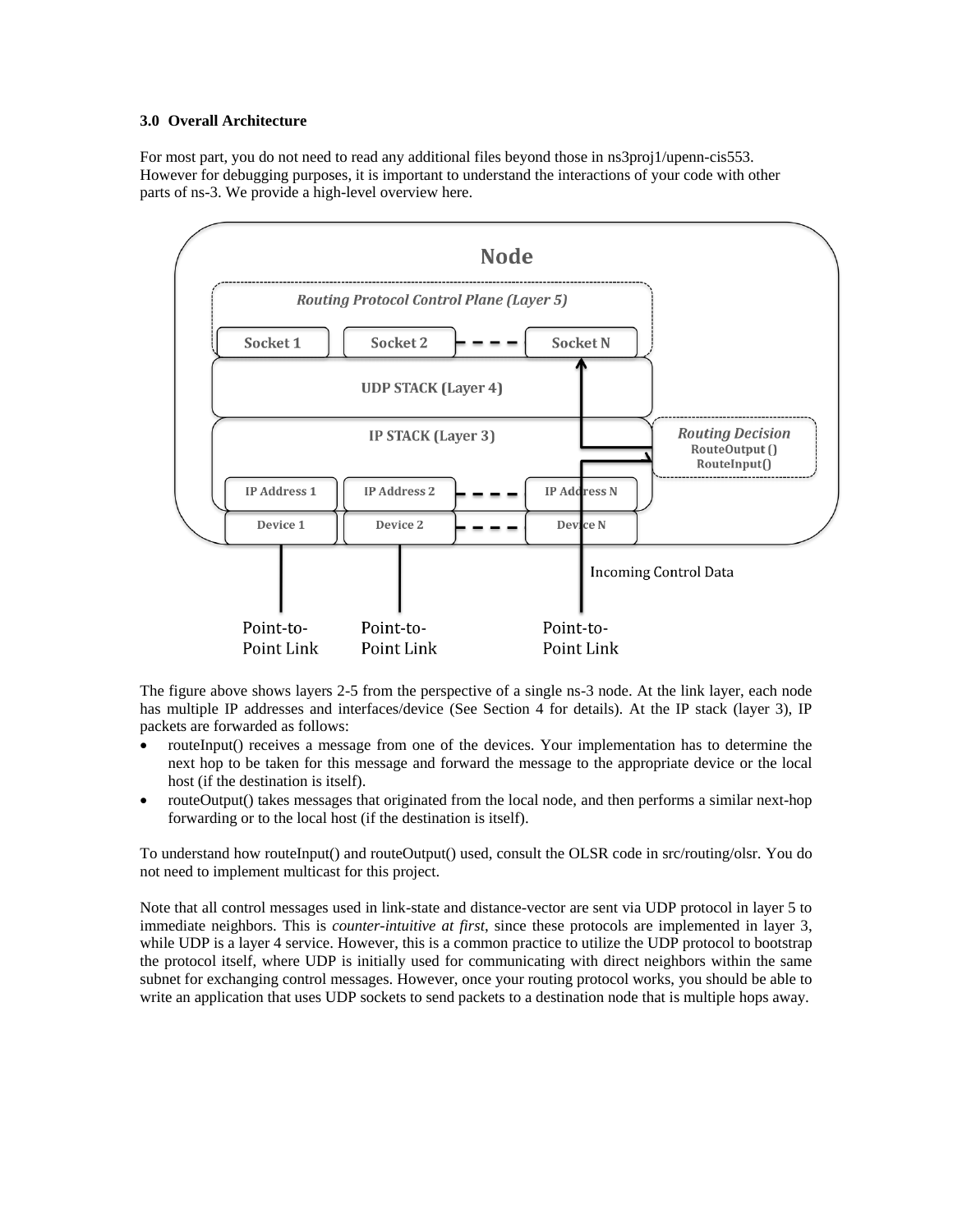## **4.0 Input Topology**

Your simulation has to take in an initial input topology. Our topology uses the Inet topology format [\(http://topology.eecs.umich.edu/inet/\)](http://topology.eecs.umich.edu/inet/). Before describing the specifics of the topology, we first describe conceptually what the topology looks like.

## **4.1 Point-to-point topology**



The above figure shows an example point-to-point topology. Each node has a set of neighbors, one for each of its interfaces/device. The figure above contains also subnets and masks, which you need not worry about for this project. However, we included them in case you are interested to learn more.

In the topology file, we refer to nodes by node numbers, e.g. 0,1,2,...However, once the topology is initialized, our simulator-main assigns to each node multiple IP addresses. The reason why each node requires multiple IP addresses is that it participates in multiple subsets (which you need not worry about). Our simulator-main will select one of the IP addresses as the unique identifier of the node *(hint: look for the m\_mainAddress variable in the code).* This identifier is what the node should advertise to its neighbors for computing routes. For instance, if node 0 has IP addresses  $IP_{0,1}$ ,  $IP_{0,2}$ , and  $IP_{0,3}$ ,  $IP_{0,1}$  is selected as the unique identifier. We have also provided APIs that will map from the Inet node number to the corresponding unique IP address (and vice versa). However, we have included this discussion here for your own understanding should you be curious to learn how addressing works in a pt-to-pt network.

## **4.2 Generating the Inet Topology**

To generate the topology, you have to run the topology generator located inside ns3proj1/inet-3.0. To run the topology, use the following command: ./inet –n <Num> The command will create a point-to-point topology with Num nodes.

For the actual demonstration, the TAs will be using our own manually generated topology, in addition to running the topology generator. Feel free to also manually generate your own topology. To learn about the Inet topology format, refer to the above website.

To see an example topology, refer to ns3proj1/upenn-cis553/topologies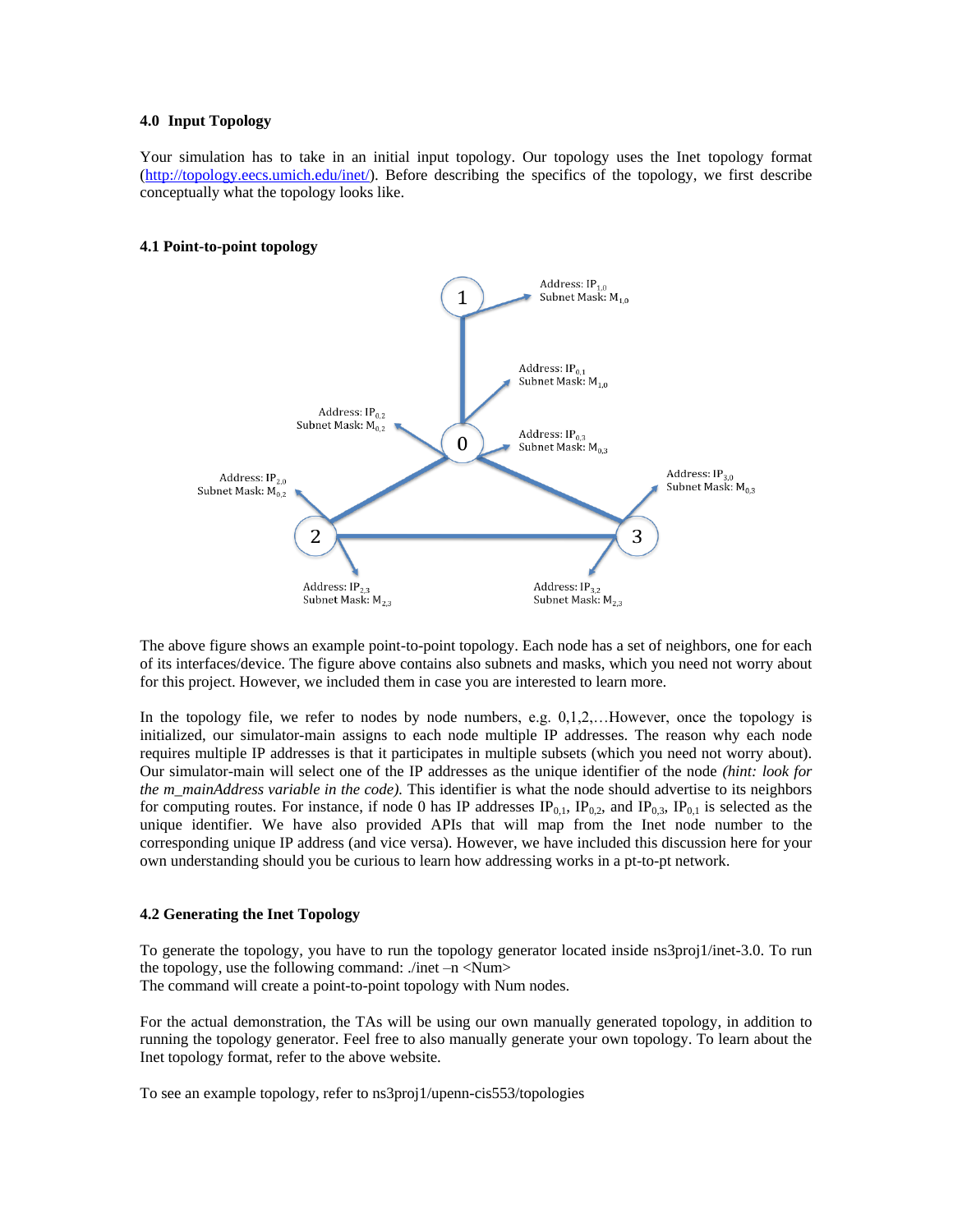## **5.0 Scenario File**

After the simulator has started the network, the scenario file is used to generate network events, such as link failures, node additions/failures, sending messages, dump commands to display network state, etc. We have provided an example scenario file at ns3proj1/upenn-cis553/scenarios/test.sce. This scenario file contains most of the commands indicated below. Your goal is to read this scenario file and understand what it is doing. For your own testing purposes, you probably should write your own (simpler) scenarios initially, and feel free to add your own commands (for example, commands to dump link-state updates and network statistics).

Most of the common commands have the following format: <Node Number> <Module Name> <Command> <Arguments>:

- $\leq$ Node Number> refers to a node in the simulator (from 0,1,2,...).
- $\bullet$  <Module Name> refers to the protocol/module, e.g. LS, DV, or the application e.g. APP (testapp.cc). Our simulator-main.cc will direct the command based on the module name to the appropriate code that implements the command handles. (ls-routing-protocol.cc, dv-routingprotocol.cc, or test-app.cc).
- $\bullet$  <Command> is the command to be sent to the node, e.g. VERBOSE is to turn on debugging messages, and PING is to send ping messages to another node.
- <Arguments> is any additional arguments required specific to the command.

For instance, the command "1 LS VERBOSE TRAFFIC ON" will result in node 1 turning on all the traffic traces for the link-state protocol. "\* LS VERBOSE TRAFFIC ON" will turn on the link-state traces for all nodes.

| Command                                                           | <b>Modules</b> | <b>Remarks</b>                                                                                                                                                                                                                                                                                                                                                                                                                      | <b>Example</b>                                                                                                                                                                                                                   |
|-------------------------------------------------------------------|----------------|-------------------------------------------------------------------------------------------------------------------------------------------------------------------------------------------------------------------------------------------------------------------------------------------------------------------------------------------------------------------------------------------------------------------------------------|----------------------------------------------------------------------------------------------------------------------------------------------------------------------------------------------------------------------------------|
| VERBOSE <type><on off=""></on></type>                             | LS, DV, APP    | Turn on debugging messages.<br>$<$ TYPE $>$                                                                                                                                                                                                                                                                                                                                                                                         | 1 LS VERBOSE TRAFFIC<br>ON                                                                                                                                                                                                       |
|                                                                   |                | TRAFFIC: Use this when data is<br>1.<br>sent/received.<br>ERROR: Use this when error messages<br>2.<br>are to be printed.<br>DEBUG: Use this to print debug logs.<br>3.<br>STATUS: Use this to print status<br>4.<br>messages.<br>ALL: Use this to switch all traces at<br>5.<br>once.<br>Note: ERROR and STATUS verbose is ON by<br>default                                                                                        | Switches<br><b>TRAFFIC</b><br>on<br>traces for node 1.                                                                                                                                                                           |
| PING <node> <message></message></node>                            | LS, DV, APP    | Send PING to a node.<br>Note that for LS and DV modules, PING can<br>only be sent to immediate neighbors. We have<br>added this functionality as an example for<br>students to implement their neighbor discovery<br>for milestone 1.<br>On the other hand, the APP module PING is<br>multi-hop, which means the PING message<br>ought to be forwarded to the destination node<br>using the routing tables computed by LS or<br>DV. | 1 LS PING 2 hi!<br>Node 1 sends PING request<br>to node 2 with a message:<br>"hi!"<br>(4, 3)<br>You may also use<br>wildcard with APP module:<br>1 APP PING * "hello!"<br>Node 1 sends PING to all<br>the nodes in the topology. |
| TRAFFIC <start stop=""></start>                                   | APP            | Start sending traffic towards a node. Traffic is<br>nothing but PING packets sent every 2<br>milliseconds.                                                                                                                                                                                                                                                                                                                          | 1 APP TRAFFIC START *<br>Node 1 starts sending traffic<br>to all the nodes in the<br>topology.                                                                                                                                   |
| <b>NODELINKS</b><br><up down=""><br/><node number=""></node></up> | $---$          | Bring up/down all links of a node.                                                                                                                                                                                                                                                                                                                                                                                                  | <b>NODELINKS DOWN 1</b><br>Brings down all links on<br>node 1.                                                                                                                                                                   |